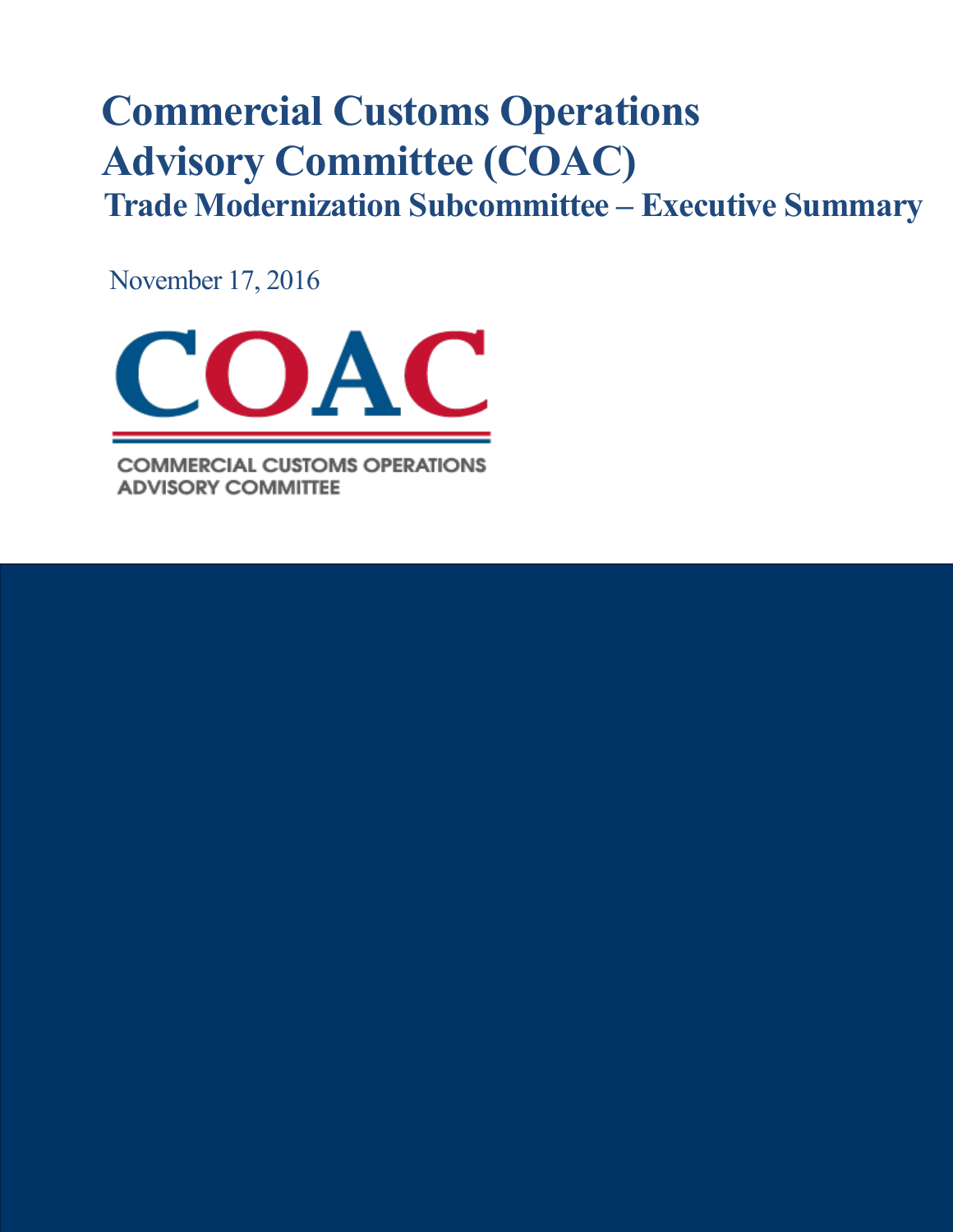## **CUSTOMS COMMERCIAL OPERATIONS ADVISORY COMMITTEE**

# **Trade Modernization Subcommittee Executive Summary – Trade Progress Report November 2016**

## **Background**

The Trade Modernization Subcommittee (Subcommittee) of the COAC now has completed the work of two (2) working groups (WGs), relaunched one (1), and actively launched two (2) WGs to forge a public/private partnership that will develop a strategic vision to enhance predictability, transparency and efficiency that is relevant in today's progressive trade environment.

## **Chair people**

| Jeffery Nii   | Acting Executive Director, Trade Policy and Programs, Office of Trade, CBP    |
|---------------|-------------------------------------------------------------------------------|
| David Dolan   | Director, International Organizations and Agreements Division, Office of      |
|               | <b>International Affairs,</b>                                                 |
| Sherri Jordan | Jordan, Director, Financial Systems Division, Office of Finance, Financial    |
|               | <b>Operations Directorate, CBP</b>                                            |
| Myles Harmon  | Director, Financial Systems Division, Office of Finance, Financial Operations |
|               | Directorate, CBP                                                              |
| Cindy Allen   | VP Regulatory Affairs and Compliance, FedEx Trade Networks                    |
| Lenny Feldman | Senior Member, Sandler, Travis & Rosenberg, P.A.                              |

#### **Working Group Updates**

#### **1. Centers of Excellence & Expertise Uniformity and 2016 Broker Regulations**

These working groups arrived at over sixty (60) that were submitted previously in the April COAC Public Meeting. We look forward to an update on these recommendations from CBP.

#### **2. International Engagement & Trade Facilitation**

After a brief hiatus, this WG is relaunching to develop a strategy to identify top trade barriers to effective and efficient trade with our most prominent trade partners (e.g., BRIC countries and FTA partners). The Working Group will offer practical strategic approaches and solutions/suggestions to encourage the adoption of best practices through engagement with the WCO and for the implementation of the WTO Trade Facilitation Agreement (TFA).